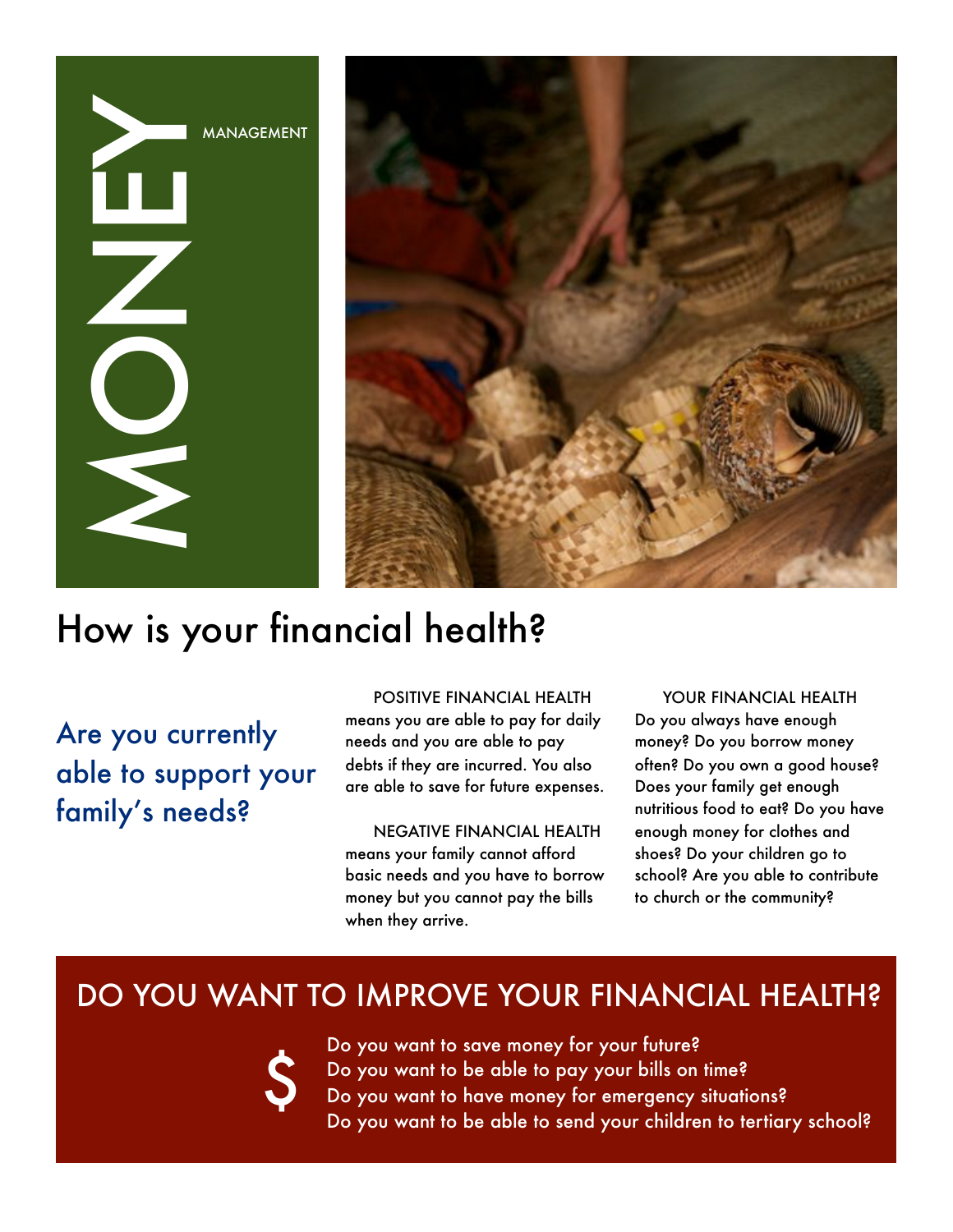## **CREATING** A BUDGET

### for your family

#### INCOME

Where do you get your money? What is the amount of money you get? When do you get the money? How often do you get money?

### EXPENSES

What do you spend your money on? How much does each item cost? When do you have to pay? How often do you have to pay?

### DO YOU SPEND YOUR **MONEY WISELY?**

make sure you have enough money for needs and then you can spend on wants

EXAMPLES OF NEEDS shelter, food, clothing, shoes, water, electricity, school fees

#### EXAMPLES OF WANTS tv, dvds, music, candy, alcohol,

yaqona, cigarettes, jewelry



### INCOME BEFORE EXPENSES

You must HAVE money to be able to SPEND money. You must know WHEN you are receiving income and then when you have to pay your expenses. Plan to pay your expenses and buy your purchases after you RECEIVE your income. Put a SAVINGS plan in your budget to be able to pay emergency or unplanned expenses.

### TIPS ON HOW TO IMPROVE YOUR FINANCIAL HEALTH

KNOW your household income and expenses. Discuss with your family what your NEEDS are. Set GOALS for paying off debts, saving for the future. Create a weekly, monthly, and yearly family BUDGET.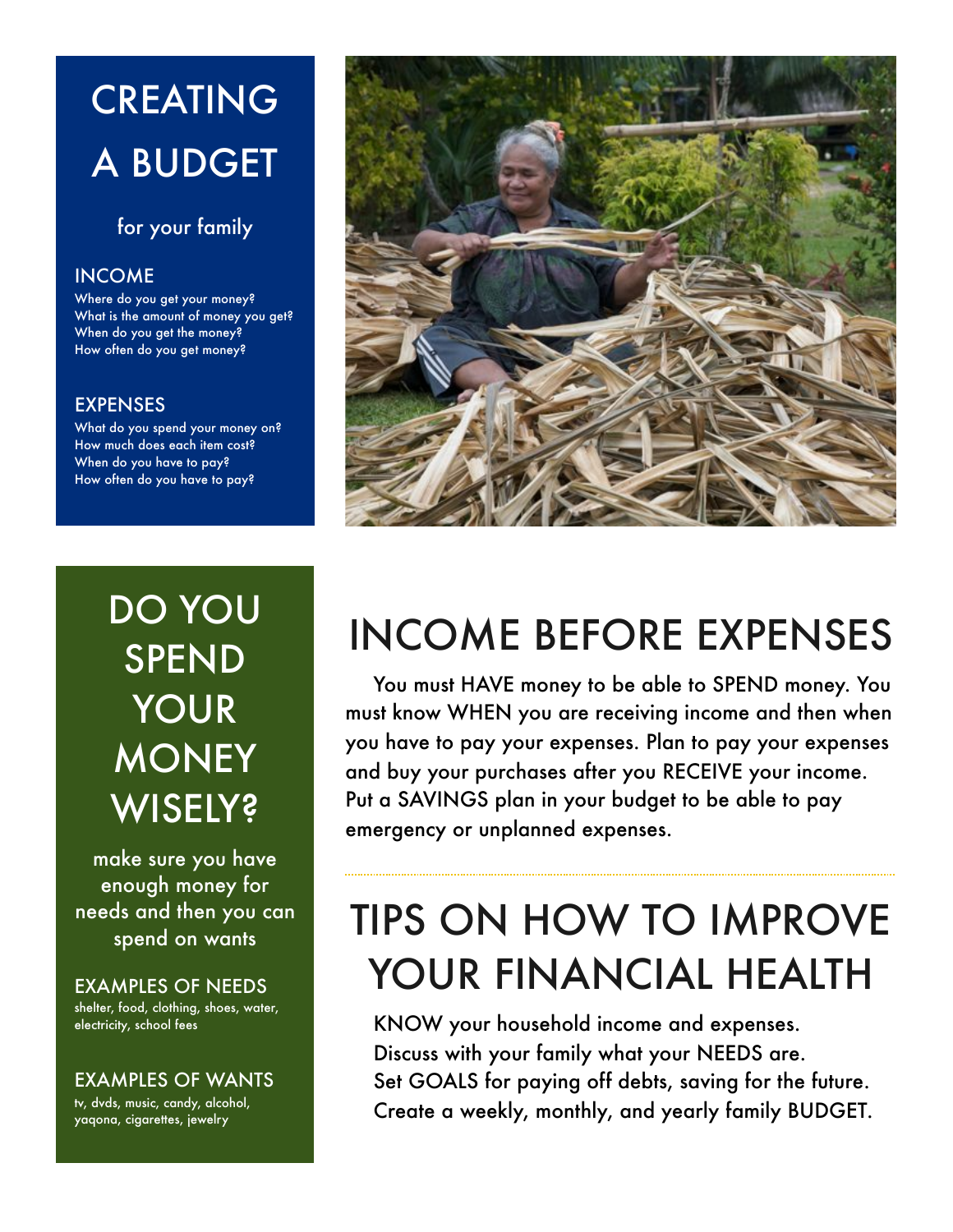

# WHY YOU SHOULD SAVE MONEY

Saving allows you to recover from unplanned events more easily and keeps you from going into debt. Saving also allows you to invest in your future and your children's future.

### EXAMPLES

LIFE EVENTS - birthdays, funerals, marriages, health needs EMERGENCIES - sickness, injury, job loss, flooding, fire, storms INVESTMENT - home improvement, starting a business, education GIVING - church contributions, community fundraising, family aid

### HOW TO START SAVING

Decide what you want to save for. Then determine the amount needed and how long it will take you to save for it. Finally, set a savings goal with the amount and time needed and write it down. Decide how you are going to save the money and create a daily or weekly savings plan. Open a bank savings account to safely keep your money and earn you interest.

### TIPS ON SAVING

for your family

Set a realistic goal & stick to it.

Cut down on unnecessary spending.

Look for ways to increase income.

Evaluate your budget and revise if needed.

Get your entire family to support the savings goal.

Save regularly - daily.

Open a bank account.

Join a savings club.

Teach your children to save.

Make savings a life-long habit.

### EXAMPLE

saving for school fees

SAVINGS GOAL : Term 1 fees for 3 children

COST of SAVING : \$75

PLAN to REACH GOAL : \$0.83 saved per day

HOW LONG : 3 months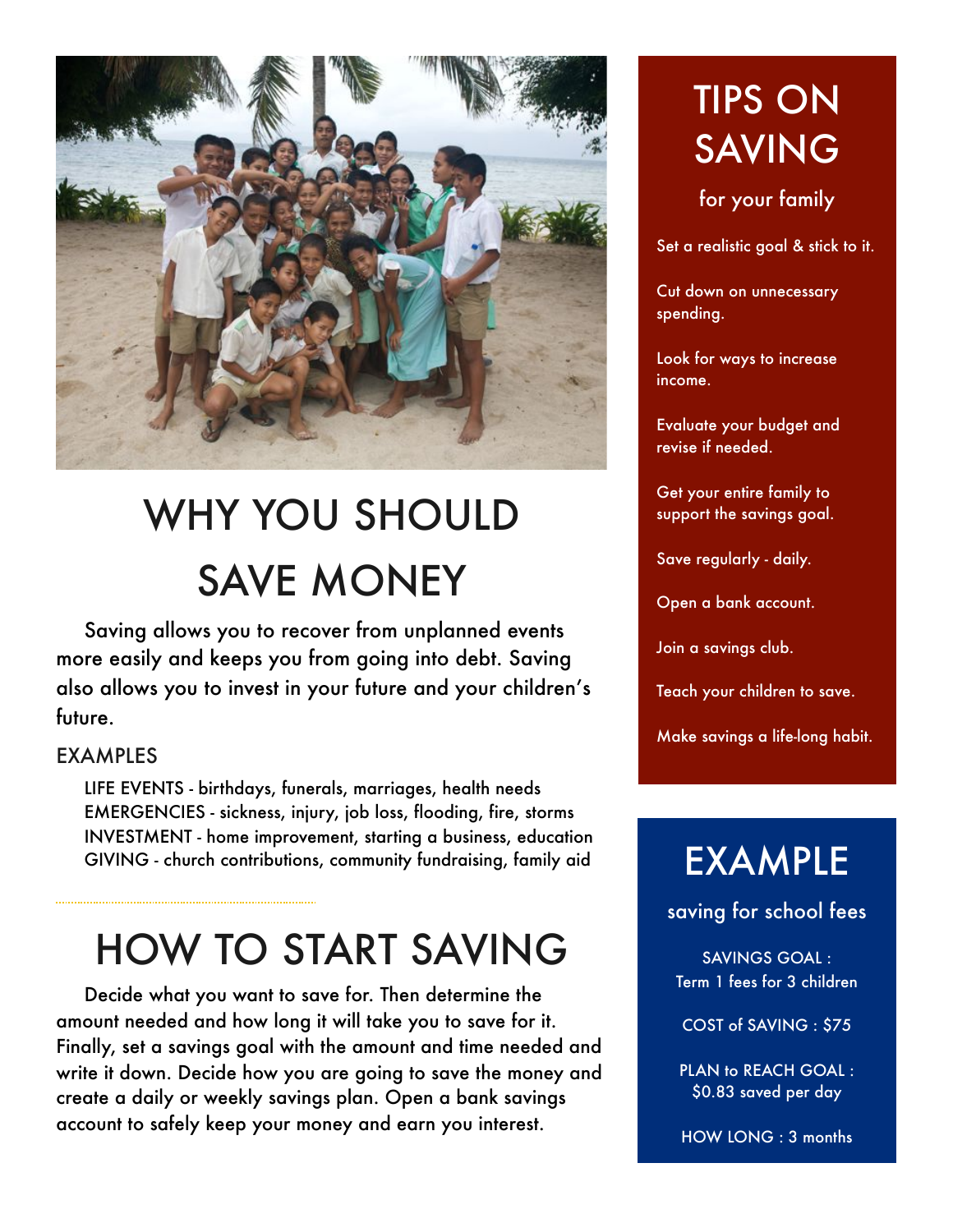# SAVINGS CALCULATOR

| <b>Amount</b><br>saved<br>every<br>day | <b>Amount</b><br>saved<br>every<br>week | Amount<br>saved<br>every<br>month | <b>Amount</b><br>saved<br>after<br>6 months | <b>Amount</b><br>saved<br>after<br>1 year | <b>Amount</b><br>saved<br>after<br>2 years |
|----------------------------------------|-----------------------------------------|-----------------------------------|---------------------------------------------|-------------------------------------------|--------------------------------------------|
| \$0.10                                 | \$0.70                                  | \$3.04                            | \$18.25                                     | \$36.50                                   | \$73.00                                    |
| \$0.20                                 | \$1.40                                  | \$6.08                            | \$36.50                                     | \$73.00                                   | \$146.00                                   |
| \$0.50                                 | \$3.50                                  | \$15.50                           | \$93.00                                     | \$182.50                                  | \$365.00                                   |
| \$0.70                                 | \$4.90                                  | \$21.70                           | \$130.20                                    | \$255.50                                  | \$511.00                                   |
| \$0.80                                 | \$5.60                                  | \$24.80                           | \$148.80                                    | \$292.00                                  | \$584.00                                   |
| \$1.00                                 | \$7.00                                  | \$31.00                           | \$186.00                                    | \$365.00                                  | \$730.00                                   |
| \$1.20                                 | \$8.40                                  | \$37.20                           | \$223.20                                    | \$438.00                                  | \$876.00                                   |
| \$1.50                                 | \$10.50                                 | \$46.50                           | \$279.00                                    | \$547.50                                  | \$1,095.00                                 |
| \$1.70                                 | \$11.90                                 | \$52.70                           | \$316.20                                    | \$620.50                                  | \$1,241.00                                 |
| \$2.00                                 | \$14.00                                 | \$62.00                           | \$372.00                                    | \$730.00                                  | \$1,460.00                                 |
| \$2.20                                 | \$15.40                                 | \$68.20                           | \$409.20                                    | \$803.00                                  | \$1,606.00                                 |
| \$2.50                                 | \$17.50                                 | \$77.50                           | \$465.00                                    | \$912.50                                  | \$1,825.00                                 |
| \$3.00                                 | \$21.00                                 | \$93.00                           | \$558.00                                    | \$1,095.00                                | \$2,190.00                                 |
| \$3.20                                 | \$22.40                                 | \$99.20                           | \$595.20                                    | \$1,168.00                                | \$2,336.00                                 |
| \$3.40                                 | \$23.80                                 | \$105.40                          | \$632.40                                    | \$1,241.00                                | \$2,482.00                                 |
| \$3.60                                 | \$25.20                                 | \$111.60                          | \$669.60                                    | \$1,314.00                                | \$2,628.00                                 |
| \$3.80                                 | \$26.60                                 | \$117.80                          | \$706.80                                    | \$1,387.00                                | \$2,774.00                                 |
| \$4.00                                 | \$28.00                                 | \$124.00                          | \$744.00                                    | \$1,460.00                                | \$2,920.00                                 |
| \$4.20                                 | \$29.40                                 | \$130.20                          | \$781.20                                    | \$1,533.00                                | \$3,066.00                                 |
| \$4.40                                 | \$30.80                                 | \$136.40                          | \$818.40                                    | \$1,606.00                                | \$3,212.00                                 |
| \$4.60                                 | \$32.20                                 | \$142.6                           | \$855.60                                    | \$1,679.00                                | \$3,358.00                                 |
| \$5.00                                 | \$35.00                                 | \$155.00                          | \$930.00                                    | \$1,825.00                                | \$3,650.00                                 |
| \$6.00                                 | \$42.00                                 | \$186.00                          | \$1116.00                                   | \$2,190.00                                | \$4,380.00                                 |
| \$8.00                                 | \$56.00                                 | \$248.00                          | \$1488.00                                   | \$2,920.00                                | \$5,840.00                                 |
| \$10.00                                | \$70.00                                 | \$310.00                          | \$1860.00                                   | \$3,650.00                                | \$7,300.00                                 |

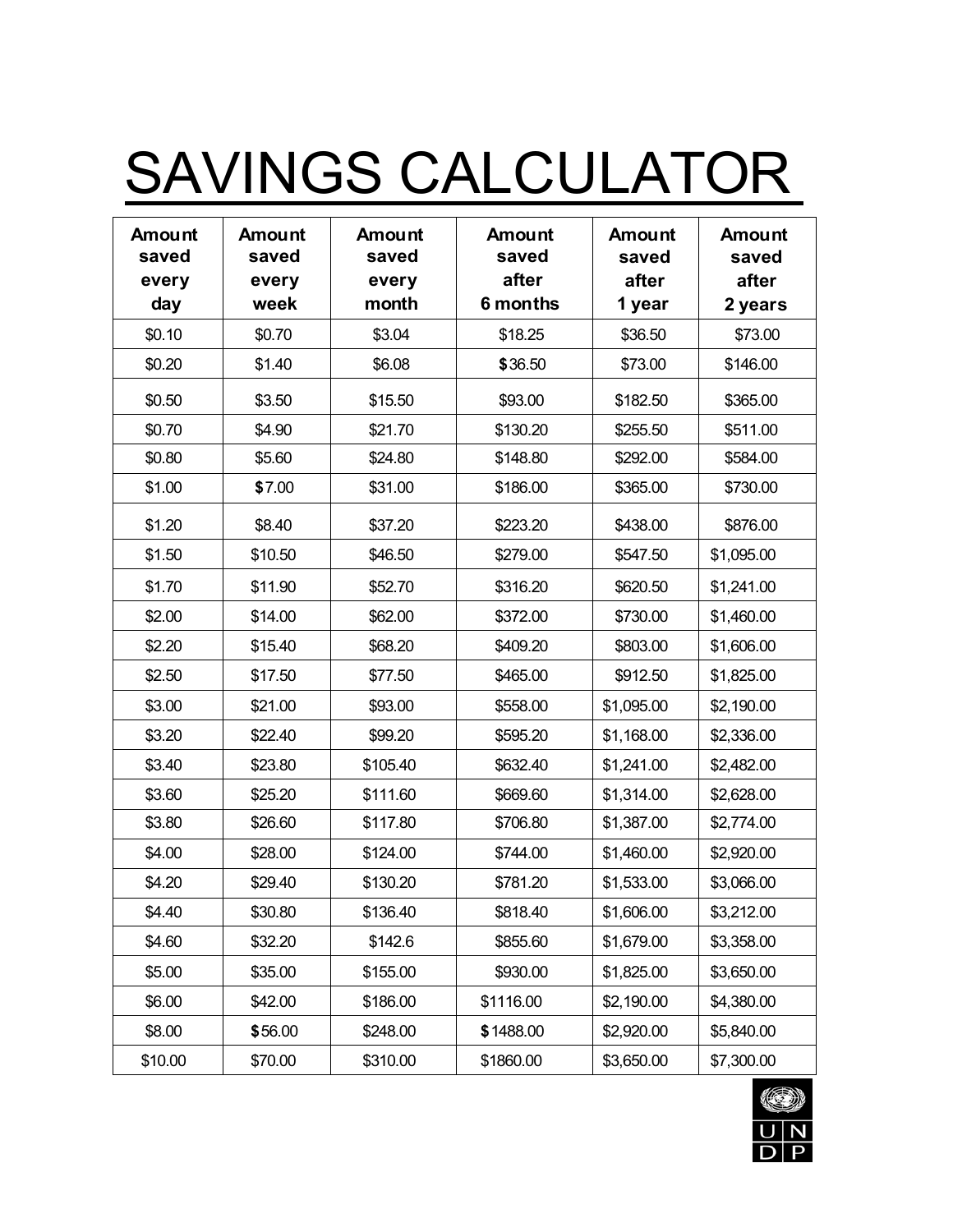### **HOUSEHOLD INCOME**

| <b>Type of Income</b>                                             |                  | <b>Family Income</b><br><b>Monthly</b><br><b>Daily</b><br>Weekly |    |    |        |                  |  |  |  |
|-------------------------------------------------------------------|------------------|------------------------------------------------------------------|----|----|--------|------------------|--|--|--|
|                                                                   |                  |                                                                  |    |    | Yearly | <b>Sometimes</b> |  |  |  |
| Wages from your job (full-time or casual labor)                   |                  |                                                                  |    |    |        |                  |  |  |  |
| Pension                                                           |                  |                                                                  |    |    |        |                  |  |  |  |
| Social welfare                                                    |                  |                                                                  |    |    |        |                  |  |  |  |
| Money sent from relatives abroad                                  |                  |                                                                  |    |    |        |                  |  |  |  |
| Rental income                                                     |                  |                                                                  |    |    |        |                  |  |  |  |
| Income from selling at the open market                            |                  |                                                                  |    |    |        |                  |  |  |  |
| Profits from cooperatives                                         |                  |                                                                  |    |    |        |                  |  |  |  |
| Gifts from friends & family                                       |                  |                                                                  |    |    |        |                  |  |  |  |
| Agriculture & Farming                                             |                  |                                                                  |    |    |        |                  |  |  |  |
| Copra                                                             |                  |                                                                  |    |    |        |                  |  |  |  |
| Fish                                                              |                  |                                                                  |    |    |        |                  |  |  |  |
| Handicrafts                                                       |                  |                                                                  |    |    |        |                  |  |  |  |
|                                                                   |                  |                                                                  |    |    |        |                  |  |  |  |
|                                                                   |                  |                                                                  |    |    |        |                  |  |  |  |
|                                                                   |                  |                                                                  |    |    |        |                  |  |  |  |
|                                                                   |                  |                                                                  |    |    |        |                  |  |  |  |
| <b>Totals</b>                                                     | $\blacktriangle$ |                                                                  |    |    |        |                  |  |  |  |
| <b>Multiplier</b>                                                 | B                | 365                                                              | 52 | 12 | 1      | 1                |  |  |  |
| <b>Multiply A times B</b>                                         | $\mathbf C$      |                                                                  |    |    |        |                  |  |  |  |
| Total Income (Add Weekly, Monthly, Yearly and Sometimes in Row C) |                  |                                                                  |    |    |        |                  |  |  |  |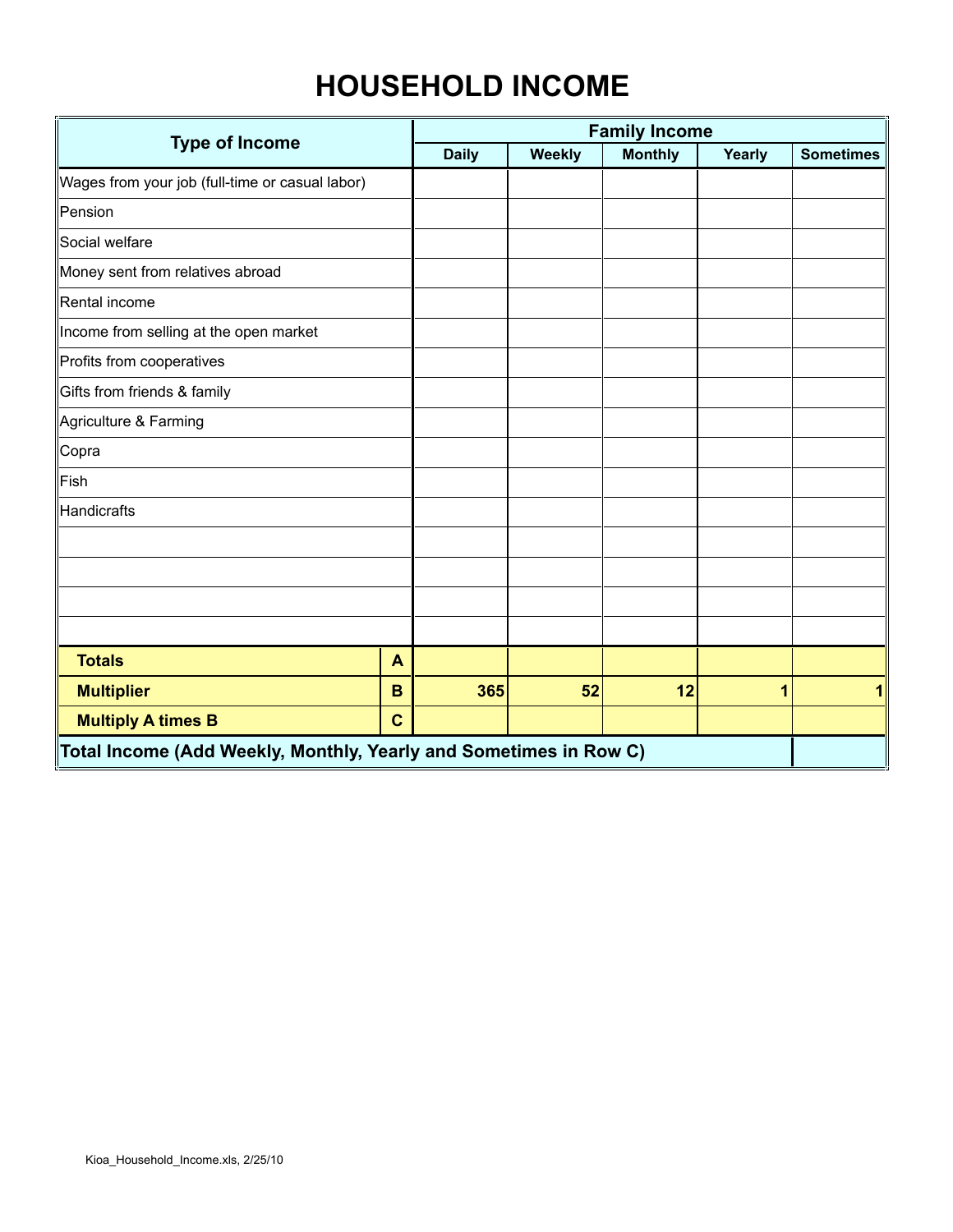### **HOUSEHOLD EXPENSES**

|                                                                        |   | <b>Household Expenses</b> |        |                |        |                  |  |  |
|------------------------------------------------------------------------|---|---------------------------|--------|----------------|--------|------------------|--|--|
| <b>Type of Expenses</b>                                                |   | <b>Daily</b>              | Weekly | <b>Monthly</b> | Yearly | <b>Sometimes</b> |  |  |
| <b>General Household / Family</b>                                      |   |                           |        |                |        |                  |  |  |
| Food                                                                   |   |                           |        |                |        |                  |  |  |
| <b>Bathroom and toilet</b>                                             |   |                           |        |                |        |                  |  |  |
| Household (kitchen, cleaning, house, ec.)                              |   |                           |        |                |        |                  |  |  |
| Kerosene, benzene, diesel, other fuel                                  |   |                           |        |                |        |                  |  |  |
| Electricity / generator                                                |   |                           |        |                |        |                  |  |  |
| Cigarettes                                                             |   |                           |        |                |        |                  |  |  |
| Yaqona                                                                 |   |                           |        |                |        |                  |  |  |
| Clothes and shoes                                                      |   |                           |        |                |        |                  |  |  |
| Sheets, towels, blankets, pillowcases, mosquito nets                   |   |                           |        |                |        |                  |  |  |
| Pens, paper, newspaper and other stationery                            |   |                           |        |                |        |                  |  |  |
| House repair (roof, taps, electrical, timber, etc.)                    |   |                           |        |                |        |                  |  |  |
| Furniture (new or repair)                                              |   |                           |        |                |        |                  |  |  |
| Electrical items (Radio or TV / video / DVD)                           |   |                           |        |                |        |                  |  |  |
| Rent (if you are renting a house or leasing land)                      |   |                           |        |                |        |                  |  |  |
| Jewelry and personal items                                             |   |                           |        |                |        |                  |  |  |
| Sports gear and other hobbies                                          |   |                           |        |                |        |                  |  |  |
| Telephone calls and cards, postage, TMO fees                           |   |                           |        |                |        |                  |  |  |
| Washing machine or other household items                               |   |                           |        |                |        |                  |  |  |
| <b>Contributions</b>                                                   |   |                           |        |                |        |                  |  |  |
| Kioa Trust Fund                                                        |   |                           |        |                |        |                  |  |  |
| <b>Sunrise or Sunset Contributions</b>                                 |   |                           |        |                |        |                  |  |  |
| <b>Community Fundraisers</b>                                           |   |                           |        |                |        |                  |  |  |
| Tui Cakau gifts                                                        |   |                           |        |                |        |                  |  |  |
| Church contribution                                                    |   |                           |        |                |        |                  |  |  |
| Other religious contributions                                          |   |                           |        |                |        |                  |  |  |
| Presents for birthdays, weddings births                                |   |                           |        |                |        |                  |  |  |
| Contributions to other functions                                       |   |                           |        |                |        |                  |  |  |
| Christmas and Easter festivities contributions                         |   |                           |        |                |        |                  |  |  |
| Cash to family, extended family and kerekere                           |   |                           |        |                |        |                  |  |  |
| <b>Education</b>                                                       |   |                           |        |                |        |                  |  |  |
| School fees and building fees                                          |   |                           |        |                |        |                  |  |  |
| Other school expenses (books, uniforms, shoes, paper)                  |   |                           |        |                |        |                  |  |  |
| Transportation costs and lunch money                                   |   |                           |        |                |        |                  |  |  |
| <b>Other Expenses</b>                                                  |   |                           |        |                |        |                  |  |  |
| Transport expenses to sell at markets                                  |   |                           |        |                |        |                  |  |  |
| Other transport expenses (taxi, bus, boat fare)                        |   |                           |        |                |        |                  |  |  |
| Money spent when at the market (lunch, drinks, etc.)                   |   |                           |        |                |        |                  |  |  |
| Emergency and medical expenses                                         |   |                           |        |                |        |                  |  |  |
| <b>Bank</b> fees                                                       |   |                           |        |                |        |                  |  |  |
| Other payments (lay-by, hire purchase, other)                          |   |                           |        |                |        |                  |  |  |
| Other:                                                                 |   |                           |        |                |        |                  |  |  |
| Other:                                                                 |   |                           |        |                |        |                  |  |  |
| Other:                                                                 |   |                           |        |                |        |                  |  |  |
|                                                                        |   |                           |        |                |        |                  |  |  |
| Other:                                                                 |   |                           |        |                |        |                  |  |  |
| Other:                                                                 |   |                           |        |                |        |                  |  |  |
| Other:                                                                 |   |                           |        |                |        |                  |  |  |
| Other:                                                                 |   |                           |        |                |        |                  |  |  |
| Other:                                                                 |   |                           |        |                |        |                  |  |  |
| Other:                                                                 |   |                           |        |                |        |                  |  |  |
| Other:                                                                 |   |                           |        |                |        |                  |  |  |
| <b>Total</b>                                                           | A |                           |        |                |        |                  |  |  |
| <b>Multiplier</b>                                                      | B | 365                       | 52     | 12             | 1      | 1                |  |  |
| <b>Multiply A times B</b>                                              | C |                           |        |                |        |                  |  |  |
| Total Expenses (Add Daily, Weekly, Monthly, Yearly, Sometimes in Row C |   |                           |        |                |        |                  |  |  |

Kioa\_Household\_Expenses.xls, 2/25/10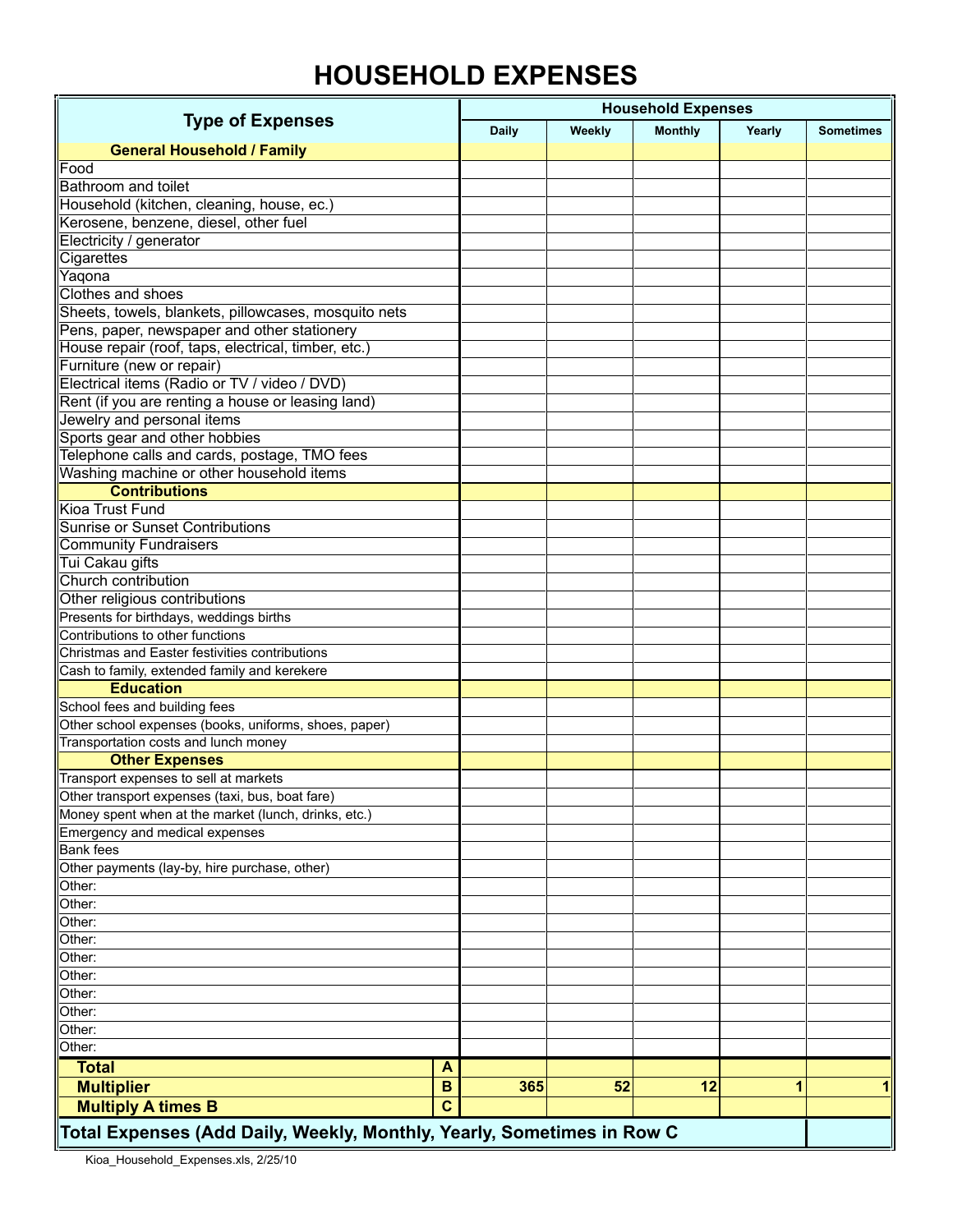#### **Goal: \$1,200 Purchase Compare Options**

| Year     |  |  |  |  |  |  |  |
|----------|--|--|--|--|--|--|--|
|          |  |  |  |  |  |  |  |
|          |  |  |  |  |  |  |  |
|          |  |  |  |  |  |  |  |
| Jan      |  |  |  |  |  |  |  |
| Feb      |  |  |  |  |  |  |  |
| Mar      |  |  |  |  |  |  |  |
| Apr      |  |  |  |  |  |  |  |
| .<br>May |  |  |  |  |  |  |  |
| Jun      |  |  |  |  |  |  |  |
| Jul      |  |  |  |  |  |  |  |
| Aug      |  |  |  |  |  |  |  |
| Sep      |  |  |  |  |  |  |  |
| Oct      |  |  |  |  |  |  |  |
| Nov      |  |  |  |  |  |  |  |
| Dec      |  |  |  |  |  |  |  |
| otals    |  |  |  |  |  |  |  |

|                                  | Layaway Plan   |                                  |  |  |  |
|----------------------------------|----------------|----------------------------------|--|--|--|
| <b>Monthly</b><br><b>Payment</b> | <b>Balance</b> | <b>Monthly</b><br><b>Savings</b> |  |  |  |
|                                  | \$0.00         |                                  |  |  |  |
| \$100.00                         | \$100.00       | \$100.00                         |  |  |  |
| \$100.00                         | \$200.00       | \$100.00                         |  |  |  |
| \$100.00                         | \$300.00       | \$100.00                         |  |  |  |
| \$100.00                         | \$400.00       | \$100.00                         |  |  |  |
| \$100.00                         | \$500.00       | \$100.00                         |  |  |  |
| \$100.00                         | \$600.00       | \$100.00                         |  |  |  |
| \$100.00                         | \$700.00       | \$100.00                         |  |  |  |
| \$100.00                         | \$800.00       | \$100.00                         |  |  |  |
| \$100.00                         | \$900.00       | \$100.00                         |  |  |  |
| \$100.00                         | \$1,000.00     | \$100.00                         |  |  |  |
| \$100.00                         | \$1,100.00     | \$100.00                         |  |  |  |
| \$100.00                         | \$1,200.00     | \$100.00                         |  |  |  |
| \$1.200.00                       | \$1.200.00     | \$1.200.00                       |  |  |  |

#### **Monthly Savings Plan**

|        | <b>Monthly</b><br><b>Payment</b> | <b>Balance</b> | <b>Monthly</b><br><b>Savings</b> | Earn 2% Per<br>Year | <b>Balance</b> | Loan<br><b>Payment</b> | Pay 19%<br>Per Year | <b>Balance</b> |
|--------|----------------------------------|----------------|----------------------------------|---------------------|----------------|------------------------|---------------------|----------------|
|        |                                  | \$0.00         |                                  |                     | \$0.00         |                        |                     | \$1,200.00     |
| Jan    | \$100.00                         | \$100.00       | \$100.00                         |                     | \$100.00       | \$110.59               | \$19.00             | \$1,108.41     |
| Feb    | \$100.00                         | \$200.00       | \$100.00                         | \$0.17              | \$200.17       | \$110.59               | \$17.55             | \$1,015.37     |
| Mar    | \$100.00                         | \$300.00       | \$100.00                         | \$0.33              | \$300.50       | \$110.59               | \$16.08             | \$920.86       |
| Apr    | \$100.00                         | \$400.00       | \$100.00                         | \$0.50              | \$401.00       | \$110.59               | \$14.58             | \$824.85       |
| May    | \$100.00                         | \$500.00       | \$100.00                         | \$0.67              | \$501.67       | \$110.59               | \$13.06             | \$727.32       |
| Jun    | \$100.00                         | \$600.00       | \$100.00                         | \$0.84              | \$602.51       | \$110.59               | \$11.52             | \$628.24       |
| Jul    | \$100.00                         | \$700.00       | \$100.00                         | \$1.00              | \$703.51       | \$110.59               | \$9.95              | \$527.60       |
| Aug    | \$100.00                         | \$800.00       | \$100.00                         | \$1.17              | \$804.68       | \$110.59               | \$8.35              | \$425.36       |
| Sep    | \$100.00                         | \$900.00       | \$100.00                         | \$1.34              | \$906.02       | \$110.59               | \$6.73              | \$321.51       |
| Oct    | \$100.00                         | \$1,000.00     | \$100.00                         | \$1.51              | \$1,007.53     | \$110.59               | \$5.09              | \$216.01       |
| Nov    | \$100.00                         | \$1,100.00     | \$100.00                         | \$1.68              | \$1,109.21     | \$110.59               | \$3.42              | \$108.84       |
| Dec    | \$100.00                         | \$1,200.00     | \$100.00                         | \$1.85              | \$1,211.06     | \$110.56               | \$1.72              | \$0.00         |
| Totals | \$1,200.00                       | \$1,200.00     | \$1,200.00                       | \$11.06             | \$1,211.06     | \$1,327.05             | \$127.05            | \$0.00         |

#### **Installment Purchase Plan**

| Loan<br><b>Payment</b> | Pay 19%<br>Per Year | <b>Balance</b> |  |  |
|------------------------|---------------------|----------------|--|--|
|                        |                     | \$1,200.00     |  |  |
| \$110.59               | \$19.00             | \$1,108.41     |  |  |
| \$110.59               | \$17.55             | \$1,015.37     |  |  |
| \$110.59               | \$16.08             | \$920.86       |  |  |
| \$110.59               | \$14.58             | \$824.85       |  |  |
| \$110.59               | \$13.06             | \$727.32       |  |  |
| \$110.59               | \$11.52             | \$628.24       |  |  |
| \$110.59               | \$9.95              | \$527.60       |  |  |
| \$110.59               | \$8.35              | \$425.36       |  |  |
| \$110.59               | \$6.73              | \$321.51       |  |  |
| \$110.59               | \$5.09              | \$216.01       |  |  |
| \$110.59               | \$3.42              | \$108.84       |  |  |
| \$110.56               | \$1.72              | \$0.00         |  |  |
| \$1.327.05             | \$127.05            | \$0.00         |  |  |

#### **Goal: \$1,200 Purchase Compare Saving to Borrowing**

| 2007          | <b>Savings</b> | Earn 5% Per<br>Year | <b>Balance</b> |
|---------------|----------------|---------------------|----------------|
|               |                |                     | \$0.00         |
| Jan           | \$100.00       |                     | \$100.00       |
| Feb           | \$100.00       | \$0.42              | \$200.42       |
| Mar           | \$100.00       | \$0.84              | \$301.25       |
| Apr           | \$100.00       | \$1.26              | \$402.51       |
| May           | \$100.00       | \$1.68              | \$504.18       |
| Jun           | \$100.00       | \$2.10              | \$606.28       |
| Jul           | \$100.00       | \$2.53              | \$708.81       |
| Aug           | \$100.00       | \$2.95              | \$811.76       |
| Sep           | \$100.00       | \$3.38              | \$915.15       |
| Oct           | \$100.00       | \$3.81              | \$1,018.96     |
| Nov           | \$100.00       | \$4.25              | \$1,123.21     |
| Dec           | \$100.00       | \$4.68              | \$1,227.89     |
| <b>Totals</b> | \$1.200.00     | \$27.89             | \$1.227.89     |

| 2007       | <b>Savings</b> | Earn 5% Per<br>Year | <b>Balance</b> | 2008       | Loan<br><b>Payment</b> | <b>Cost 15% Per</b><br>Year | <b>Balance</b> |
|------------|----------------|---------------------|----------------|------------|------------------------|-----------------------------|----------------|
|            |                |                     | \$0.00         |            |                        |                             | \$1.200.00     |
| Jan        | \$100.00       |                     | \$100.00       | Jan        | \$108.31               | \$15.00                     | \$1,106.69     |
| Feb        | \$100.00       | \$0.42              | \$200.42       | Feb        | \$108.31               | \$13.83                     | \$1.012.21     |
| Mar        | \$100.00       | \$0.84              | \$301.25       | Mar        | \$108.31               | \$12.65                     | \$916.56       |
| Apr        | \$100.00       | \$1.26              | \$402.51       | Apr        | \$108.31               | \$11.46                     | \$819.70       |
| Mav        | \$100.00       | \$1.68              | \$504.18       | May        | \$108.31               | \$10.25                     | \$721.64       |
| Jun        | \$100.00       | \$2.10              | \$606.28       | Jun        | \$108.31               | \$9.02                      | \$622.35       |
| Jul        | \$100.00       | \$2.53              | \$708.81       | Jul        | \$108.31               | \$7.78                      | \$521.82       |
| Aug        | \$100.00       | \$2.95              | \$811.76       | Aug        | \$108.31               | \$6.52                      | \$420.03       |
| Sep        | \$100.00       | \$3.38              | \$915.15       | Sep        | \$108.31               | \$5.25                      | \$316.97       |
| Oct        | \$100.00       | \$3.81              | \$1,018.96     | Oct        | \$108.31               | \$3.96                      | \$212.62       |
| Nov        | \$100.00       | \$4.25              | \$1,123.21     | Nov        | \$108.31               | \$2.66                      | \$106.97       |
| <b>Dec</b> | \$100.00       | \$4.68              | \$1,227.89     | <b>Dec</b> | \$108.31               | \$1.34                      | \$0.00         |
| Totals     | \$1.200.00     | \$27.89             | \$1,227.89     | Totals     | \$1,299.72             | \$99.72                     | \$0.00         |

 $$127.61$  Savings Benefit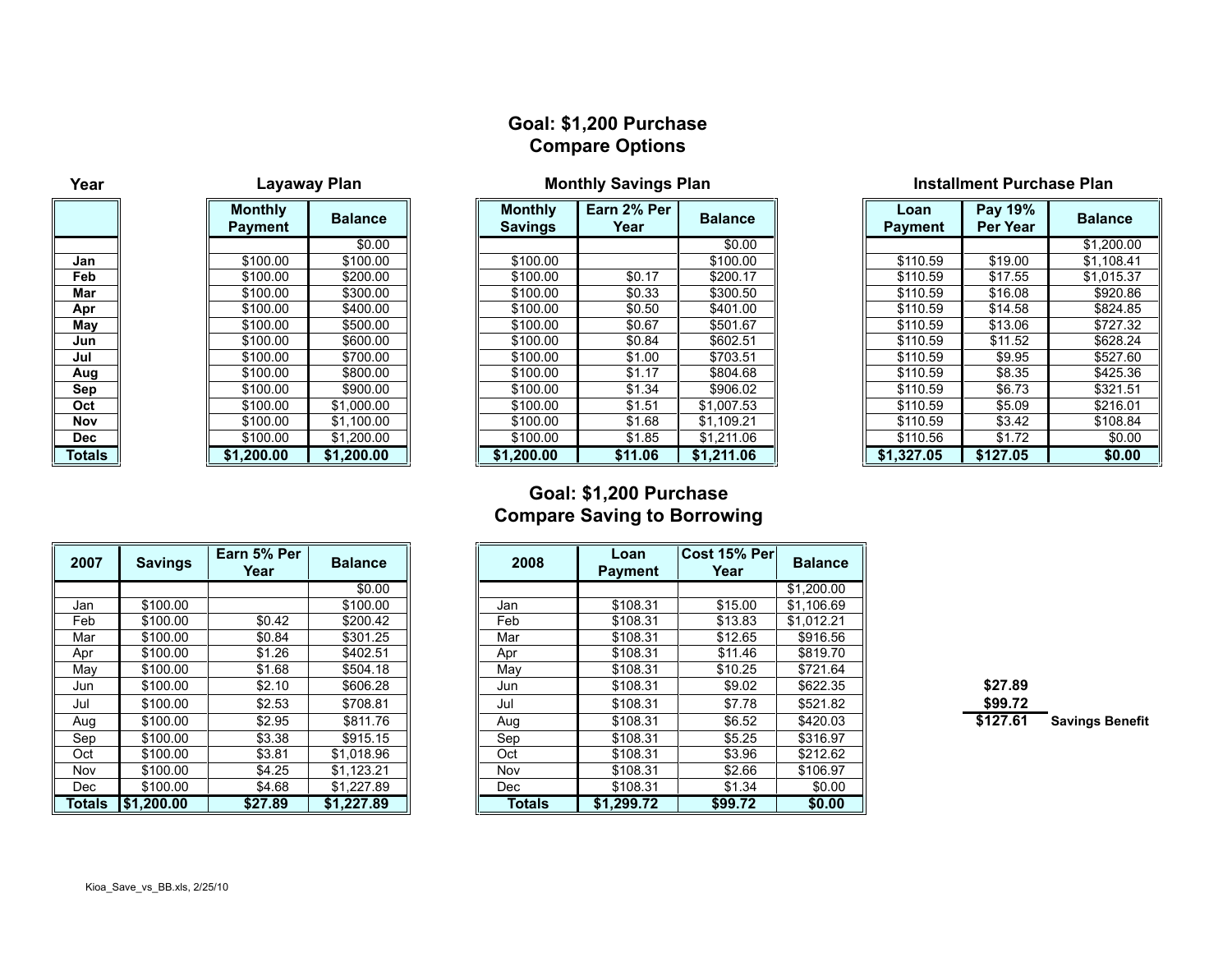| <b>Summary of Income and Expenses</b>                                                          |  |  |  |  |  |  |  |  |  |  |
|------------------------------------------------------------------------------------------------|--|--|--|--|--|--|--|--|--|--|
| <b>Totals</b><br><b>Weekly</b><br><b>Monthly</b><br>Yearly<br><b>Daily</b><br><b>Sometimes</b> |  |  |  |  |  |  |  |  |  |  |
| <b>Total Income</b>                                                                            |  |  |  |  |  |  |  |  |  |  |
| <b>Total Expenses</b>                                                                          |  |  |  |  |  |  |  |  |  |  |
| <b>Annual Totals</b>                                                                           |  |  |  |  |  |  |  |  |  |  |

| <b>SAVINGS PLAN</b>       |      |              |               |                                   |        |                  |               |  |  |
|---------------------------|------|--------------|---------------|-----------------------------------|--------|------------------|---------------|--|--|
| <b>Purpose</b>            | Goal |              |               | <b>Amount of Periodic Savings</b> |        |                  | # of Periods  |  |  |
|                           |      | <b>Daily</b> | <b>Weekly</b> | <b>Monthly</b>                    | Yearly | <b>Sometimes</b> | (Goal/Amount) |  |  |
|                           |      |              |               |                                   |        |                  |               |  |  |
|                           |      |              |               |                                   |        |                  |               |  |  |
|                           |      |              |               |                                   |        |                  |               |  |  |
|                           |      |              |               |                                   |        |                  |               |  |  |
|                           |      |              |               |                                   |        |                  |               |  |  |
|                           |      |              |               |                                   |        |                  |               |  |  |
|                           |      |              |               |                                   |        |                  |               |  |  |
|                           |      |              |               |                                   |        |                  |               |  |  |
|                           |      |              |               |                                   |        |                  |               |  |  |
|                           |      |              |               |                                   |        |                  |               |  |  |
|                           |      |              |               |                                   |        |                  |               |  |  |
|                           |      |              |               |                                   |        |                  |               |  |  |
|                           |      |              |               |                                   |        |                  |               |  |  |
|                           |      |              |               |                                   |        |                  |               |  |  |
| <b>Contingent savings</b> |      |              |               |                                   |        |                  |               |  |  |
| <b>Investment savings</b> |      |              |               |                                   |        |                  |               |  |  |
| <b>Totals</b>             |      |              |               |                                   |        |                  |               |  |  |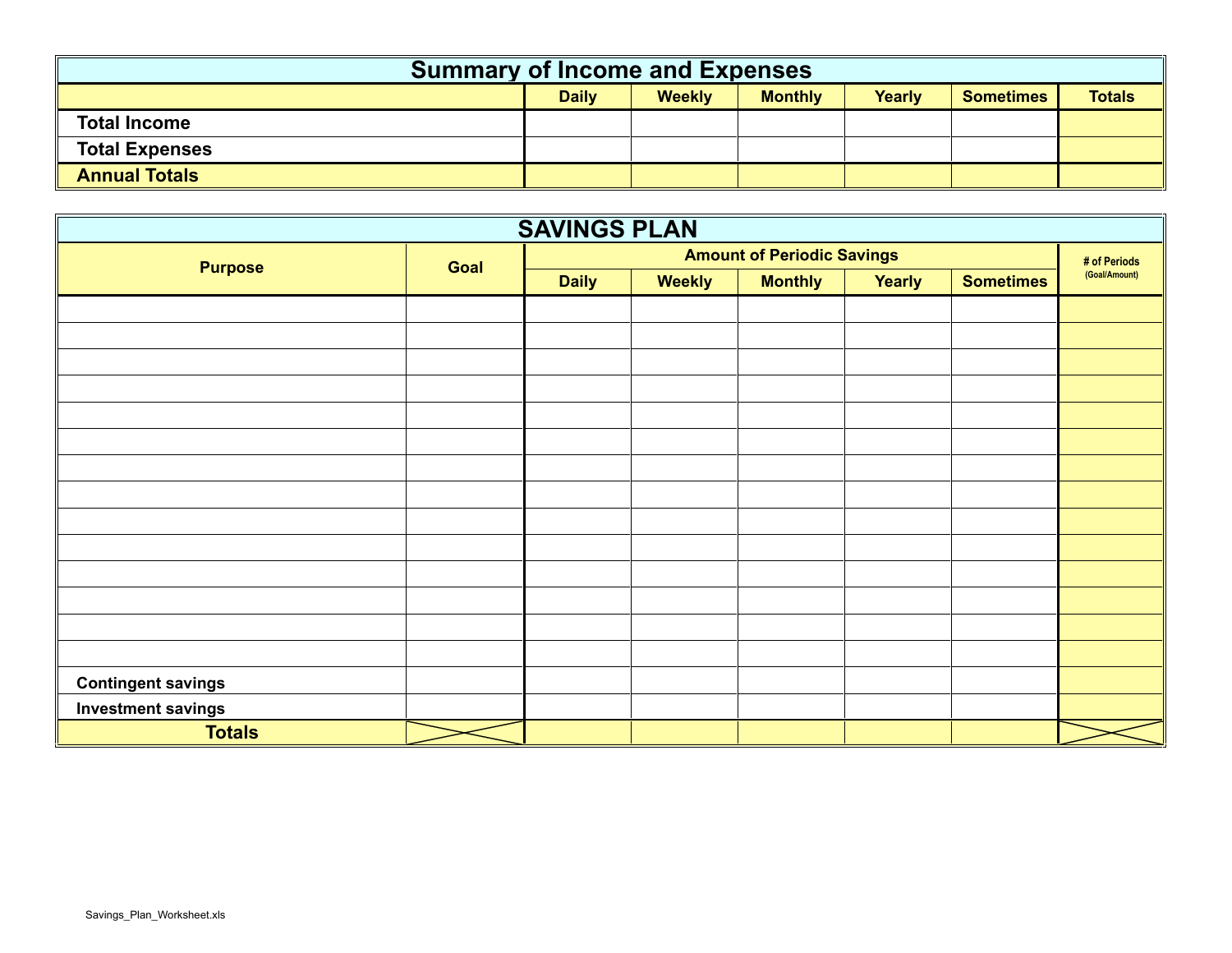### **Karl the Kioan's INCOME**

|                                                                   | <b>Family Income</b> |              |         |                |          |                  |  |  |
|-------------------------------------------------------------------|----------------------|--------------|---------|----------------|----------|------------------|--|--|
| <b>Type of Income</b>                                             |                      | <b>Daily</b> | Weekly  | <b>Monthly</b> | Yearly   | <b>Sometimes</b> |  |  |
| Wages from your job (full-time or casual labor)                   |                      |              |         |                |          |                  |  |  |
| Pension                                                           |                      |              |         |                |          |                  |  |  |
| Social welfare                                                    |                      |              |         |                |          |                  |  |  |
| Money sent from relatives abroad                                  |                      |              |         |                | 2,000.00 |                  |  |  |
| Rental income                                                     |                      |              |         |                |          |                  |  |  |
| Income from selling at the open market                            |                      |              |         |                |          |                  |  |  |
| Profits from cooperatives                                         |                      |              |         |                |          |                  |  |  |
| Gifts from friends & family                                       |                      |              |         |                | 100.00   |                  |  |  |
| Agriculture & Farming                                             |                      |              |         |                |          |                  |  |  |
| Copra                                                             |                      |              | 54.00   |                |          |                  |  |  |
| Fish                                                              |                      |              | 10.00   |                |          |                  |  |  |
| Handicrafts                                                       |                      |              |         | 15.00          |          |                  |  |  |
|                                                                   |                      |              |         |                |          |                  |  |  |
|                                                                   |                      |              |         |                |          |                  |  |  |
|                                                                   |                      |              |         |                |          |                  |  |  |
|                                                                   |                      |              |         |                |          |                  |  |  |
| <b>Totals</b>                                                     | $\mathbf{A}$         |              | \$64    | \$15           | \$2,100  |                  |  |  |
| <b>Multiplier</b>                                                 | B                    | 365          | 52      | 12             |          | 1                |  |  |
| <b>Multiply A times B</b>                                         | $\mathbf C$          |              | \$3,328 | \$180          | \$2,100  |                  |  |  |
| Total Income (Add Weekly, Monthly, Yearly and Sometimes in Row C) |                      |              |         |                |          |                  |  |  |